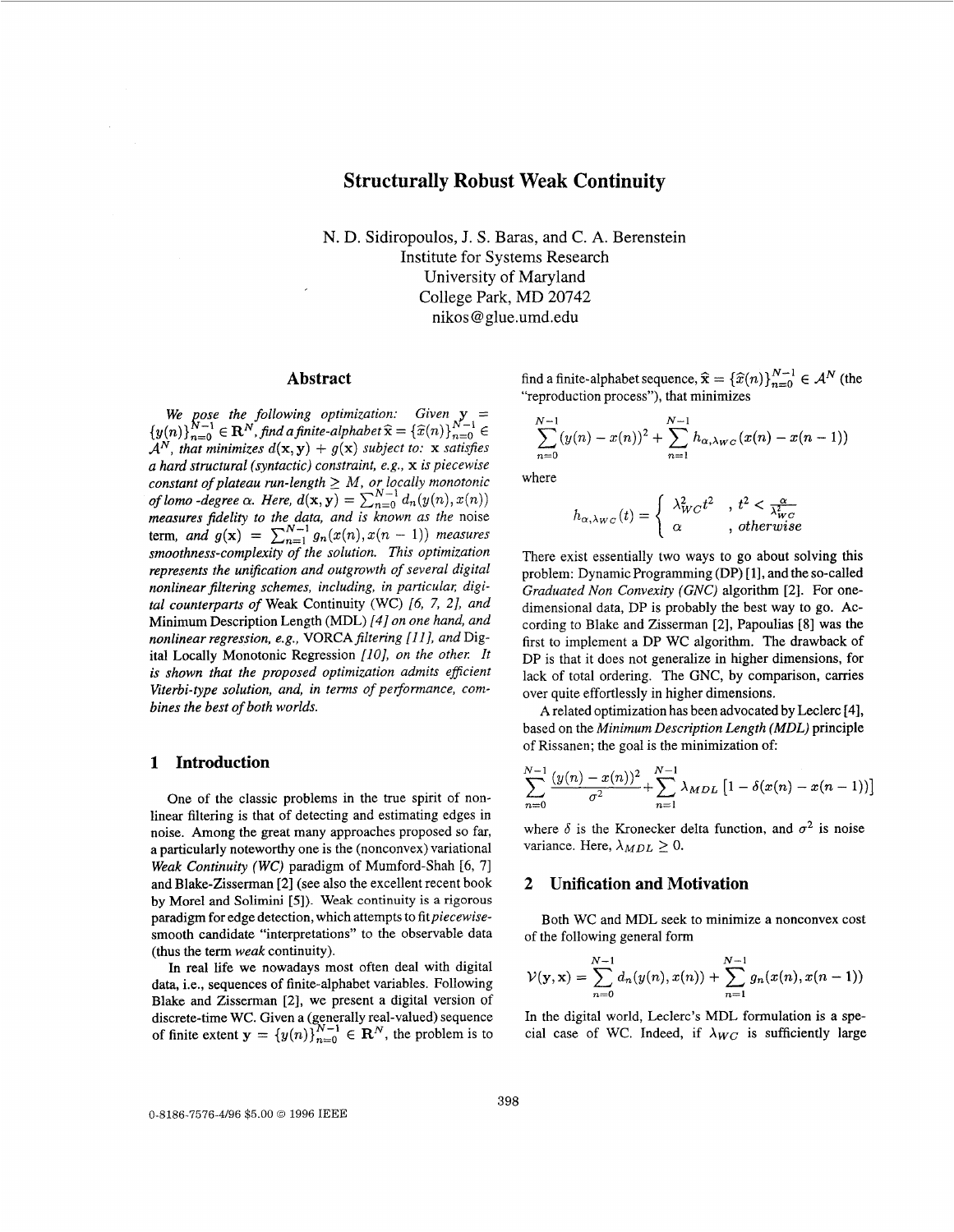(i.e.,  $\lambda_{WC}^2 > \alpha$ ), then, *t* being integer,  $h_{\alpha,\lambda_{WC}}(t) = \alpha \left[1 - \delta(t)\right]$ . If, in addition,  $\alpha = \lambda_{MDL}\sigma^2$ , then WC reduces to Leclerc's MDL approach.

Both WC, and Leclerc's MDL approach are powerful and meritorious paradigms; however, both share a nontrivial shortcoming: they are not robust with respect to outliers, in the sense of being susceptible to noise-induced "impulses". Consider a single such outlier, i.e., a Kronecker delta of height  $\Delta$ . If  $(\frac{\Delta}{\sigma})^2 > 2\lambda_{MDL}$ , then Leclerc's MDL approach will preserve this "impulse"; similarly, if  $\Delta^2 > \frac{\alpha}{\lambda_{WC}^2}$ , and  $\frac{\alpha}{\lambda_{WC}^2}$  $\Delta^2$  > 2 $\alpha$ , then WC will also preserve it. Observe that these statements should be interpreted as follows: for each given choice of respective optimization parameter(s), one can find a sufficiently large  $\Delta$  which forces both "filters" to preserve "impulses" of height  $\geq \Delta$ . In the context of edge detection in impulsive noise, this behavior is undesirable; these "impulses", no matter how powerful, should not be preserved [12].

"Traditional" nonlinear filters (e.g., the root of the median) are robust with respect to outliers. This robustness stems from the fact that the implicit goal of these filters is to enforce (albeit suboptimally) "hard" structural (syntactic) constraints on the data, e.g., of the type x is piecewise constant of plateau run-length  $> M$ , or locally monotonic of lomo-degree  $\alpha$ . How to optimally enforce such constraints has been the subject of previous work by the first author in so-called VORCA filtering [11] and digital locally monotonic regression [ IO]. VORCA filtering amounts to solving:

$$
\mathbf{minimize} \sum_{n=0}^{N-1} d_n(y(n), x(n))
$$

subject to : 
$$
\mathbf{x} = \{x(n)\}_{n=0}^{N-1} \in P_M^N
$$

where  $P_M^N$  is the set of all sequences of N elements of A which are piecewise constant of plateau (run) length  $\geq M$ .

A real-valued sequence (string), x, of length *N,* is *locally monotonic* of degree  $\alpha \leq N$  (or *lomo-* $\alpha$ *,* or simply *lomo* in case  $\alpha$  is understood) if each and every one of its substrings of  $\alpha$  consecutive symbols is monotonic. Local monotonicity appears in the study of the set of root signals of the median filter [3]; it constraints the roughness of a signal by limiting the rate at which the signal undergoes changes of trend (increasing to decreasing or vice versa). In effect, it *limits the frequency* of *oscillations, without limiting the magnitude* of *jump level changes that the signal exhibits.*  Local monotonicity implies a different notion of smoothness, as compared to e.g., limiting the support of the Fourier transform; the latter imposes a limit on *both* the frequency of oscillations, and the magnitude of jump level changes.

In **[9],** Restrepo and Bovik developed an elegant mathematical framework in which they studied locally monotonic regressions in *RN. Digital* locally monotonic regression

has been proposed in  $[10]$ , and it amounts to solving:

minimize 
$$
\sum_{n=0}^{N-1} d_n(y(n), x(n))
$$
  
subject to : 
$$
\mathbf{x} = \{x(n)\}_{n=0}^{N-1} \in \Lambda(\alpha, N, \mathcal{A})
$$

where  $\Lambda(\alpha, N, \mathcal{A})$  is the set of all sequences of N elements of *A* which are locally monotonic of lomo-degree  $\alpha$  [10]. Both approaches are robust, in the sense of suppressing impulse-like inputs, while retaining "true" (consistent) edge signals. However, both do not take into account the significance of level changes ("discontinuities") in the solution, i.e., they may declare an edge even when the two resulting levels are very close. This is often undesirable; and it happens exactly because the latter two approaches do not *explicitly* account for smoothness/complexity, i.e., unlike WC, they do not incorporate a "soft" smoothness/complexity penalty into the cost function.

#### **3 Structurally Robust Weak Continuity**

It appears quite natural, then, to combine the power of WC with the appeal and demonstrated effectiveness of "hard" structural constraints, and propose the minimization of:

$$
\sum_{n=0}^{N-1} d_n(y(n), x(n)) + \sum_{n=1}^{N-1} g_n(x(n), x(n-1))
$$
  
subject to:  $x \in S$ 

where  $S$  is the set of all sequences of  $N$  elements of  $A$  satisfying some local "hard" structural constraint. Here, again,  $d(\mathbf{x}, \mathbf{y}) = \sum_{n=0}^{N-1} d_n(y(n), x(n))$  is a fidelity measure, and  $g(\mathbf{x}) = \sum_{n=1}^{N-1} g_n(x(n), x(n-1))$  is a smoothnesscomplexity measure. We will refer to this optimization **as** *Structurally Robust Weak Continuity (SR- WC).* When  $S = P_M^N$ , Runlength-Constrained Weak Continuity (RC-*WC)* results; similarly, if  $S = \Lambda(\alpha, N, \mathcal{A})$ , then *Locally Monotonic Weak Continuity (LM- WC)* results. Both retain the unique merits of WC, are robust with respect to outliers, take complexity into consideration, and admit efficient Viterbi-type solution. In fact, RC-WC, and LM-WC can be solved using exactly the same resources and computational structures as VORCA, and digital locally monotonic regression, respectively [12]. The extension to weak continuity (i.e., the incorporation of the first-order smoothnesscomplexity measure  $g(x) = \sum_{n=1}^{N-1} g_n(x(n), x(n-1))$  into the cost functional) essentially comes "for free", due to **the** structure of the Viterbi Algorithm. The resulting complexity of RC-WC, LM-WC is  $O((|\mathcal{A}|^2 + |\mathcal{A}|(M - 1))N)$ ,  $O(|A|^2 \alpha N)$ , respectively.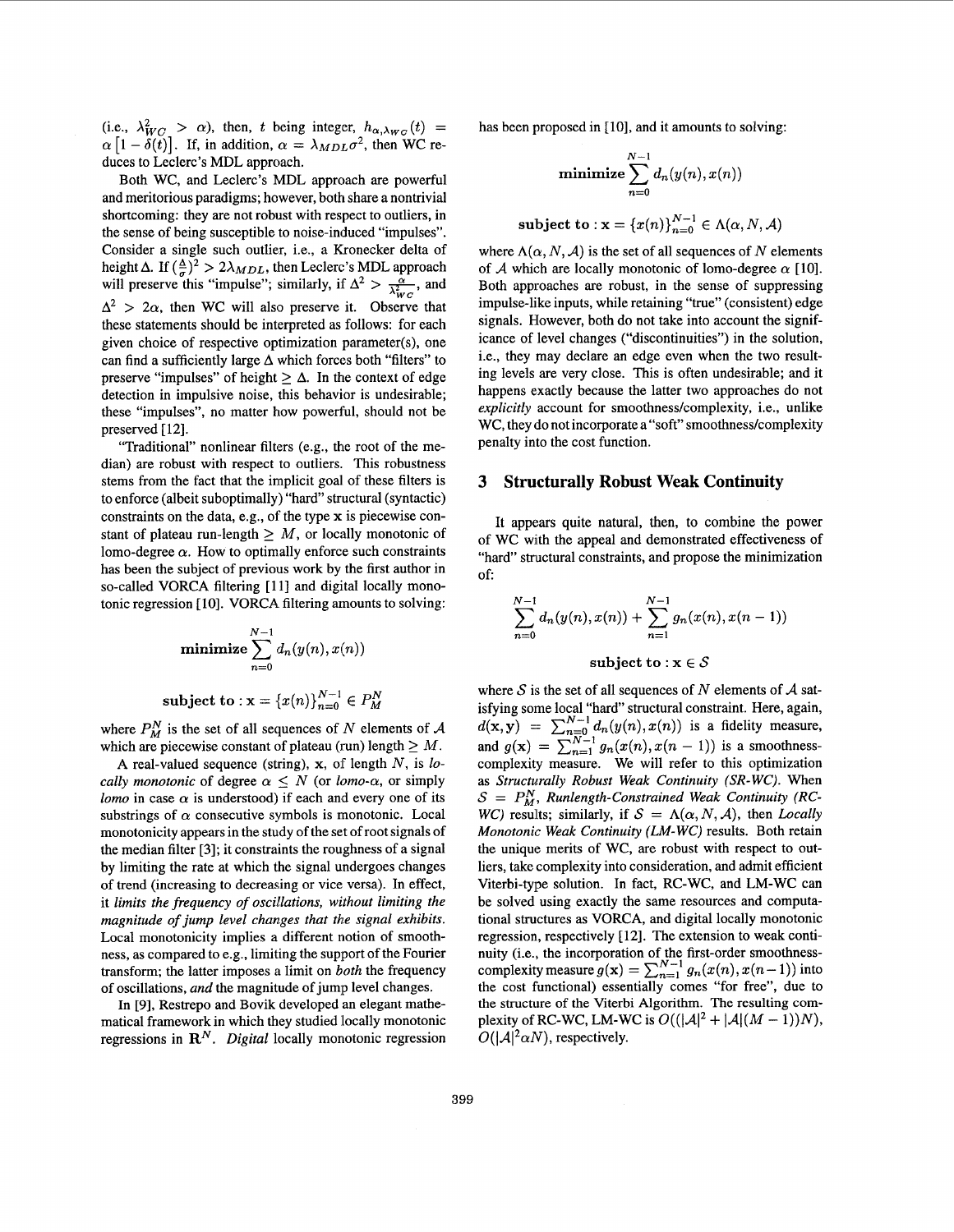By virtue of the above, efficient computation of SR-WC can be taken for granted. What is intriguing and unexplored is how to go about choosing fidelity and smoothness/complexity measures. We know that, at least for some specific choices, e.g., "classic" WC, MDL, or VORCA, we may expect very good nonlinear filtering results. The question is, can we make even better choices, and in what sense. This is partially explored in the following.

### **4 Example**

This particular example demonstrates the effectiveness of simple RC-WC. [Figure](#page-3-0) 1 depicts a typical input sequence. This particular input has been generated by adding i.i.d. noise on some artificial "true" noise-free test data. The noise has been generated according to a mixture of a uniform distribution and an "outlier" distribution, the mixture being heavily weighted in favor of the uniform distribution, and most of the data points are contaminated. It should be stressed that we do not utilize our exact knowledge of the noise model to fully match the optimization to the noise characteristics, which is certainly a possibility [ **11,** 10, **91.**  Instead, as it will be explained shortly, we only use some crude noise measurements to help us pick reasonable values for two optimization parameters. The noise-free test data has not been reproduced on its own, due to space limitations; instead, it has been overlaid on the restoration plots, using a dashed line. This is meant to help the reader judge filtering "quality".

Here we take  $d_n(y(n),x(n)) = |y(n) - x(n)|$ ,  $\forall n \in \{0, 1, \dots, N-1\}, \text{ and } g_n(x(n), x(n-1)) =$  $\lambda_{WC}^{2}$   $\left[1 - \delta(x(n) - x(n-1))\right]$ ,  $\forall n \in \{0, 1, \dots, N-1\},$  $\mathcal{A} = \{0, \dots, 99\}, N = 512, \text{ and } \mathcal{S} = P_M^N.$ 

For  $M = 1$ , we obtain "plain" WC, and the result for  $\lambda_{WC}^2 = 25$  is depicted in Figure 2. This is excellent filtering, yet powerful outliers are preserved. We could, in principle, further increase  $\lambda_{WC}^2$ , thereby eventually eliminating outliers, but, at the same time, also "mending" **true**  edges. Clearly, this is not the way to go about ameliorating this problem, for, no matter what our choice of  $\lambda_{WC}^2$  is, one can always find a sufficiently powerful outlier that will fool wc.

For  $\lambda_{WC}^2 = 0$ , we obtain "plain" VORCA, and the result for  $M = 15$  is depicted in Figure 3. This too is excellent filtering, the outliers have been effectively eliminated, yet some undesirable "weak" edges still remain. For  $\lambda_{WC}^2$  = 25, and  $M = 15$  we have "true" hybrid RC-WC, and the result is depicted in [Figure](#page-3-0) **4.** It is obvious that RC-WC combines the power of both methods: this is, indeed, almost perfect filtering.

One obvious objection may be anticipated: one may wonder about how we came up with the particular choices of  $M, \lambda$  that led to these results. In the following, we address

this subject.

#### **4.1 Selection of Optimization Parameters**

We will use the following definitions. A *feature (outlying burst) of width*  $w < M$  is a "short" arbitrary deviation from a plateau, consisting of a total of w perturbed samples. **A**  *constant segment of saliency (width-strength product)*  $\mu$  =  $w \cdot H$  is a (potentially long) equidistant deviation from a plateau, i.e., a string of w equal samples which differ by *H*  from the plateau level.

The following two claims refer to *this particular instance of RC-WC, i.e.,*  $d_n(y(n), x(n)) = |y(n) - x(n)|$ ,  $\forall n \in \{0, 1, \dots, N-1\}, \text{ and } g_n(x(n), x(n-1)) =$  $\lambda_{WC}^2$   $[1 - \delta(x(n) - x(n-1))]$ ,  $\forall n \in \{0, 1, \dots, N-1\}.$ Proofs can be found in **[12].** 

**Theorem 1** *Assume that M is odd. RC- WC eliminates all features (outlying bursts) of width*  $w \leq \frac{M-1}{2}$ , *regardless of*  $\lambda_{WC}^2$ , and the same is true for  $\lambda_{WC}^2 = 0$ , i.e., "plain" *VORCA filtering with respect to the above choice of*  $d_n(\cdot, \cdot)$ *.* 

**Theorem** *2 RC- WC suppresses all constant segments of saliency (width-strength product)*  $\mu = w \cdot H < 2\lambda_{WC}^2$ , *i.e., "mends" the "weak" edges at the endpoints of such segments, and the same holds for*  $M = 1$ , *i.e., "plain"* WC *with respect to the above choice of*  $d_n(\cdot, \cdot)$ ,  $g_n(\cdot, \cdot)$ .

The overall conclusion is that this particular instance of RC-WC suppresses features of either (i) width  $w \leq \frac{M-1}{2}$ *(M:* odd), *regardless of strength,* or (ii) saliency (widthstrength product)  $\mu = w \cdot H < 2\lambda_{WC}^2$ . This allows us to essentially separately fine-tune two important aspects of filter behavior. In a nutshell, *M* controls outlier rejection, whereas  $\lambda_{WC}^2$  controls residual ripple.

### **5 Conclusions**

Motivated by the power of WC-based methods **[6,7,2,4],**  "complementary" previous work by the first author in optimal nonlinear filtering under "hard" structural (so-called syntactic) constraints [11, 10], and realizing that a potential shortcoming of WC could be ameliorated by introducing "hard" structural constraints, whereas a drawback of the methods of [ **1 1, 101** could be rectified by introducing "soft" weak continuity constraints, we have posed, solved, and demonstrated the effectiveness of a novel hybrid optimization, dubbed Structurally Robust Weak Continuity, combining the advantages while avoiding the shortcomings of its constituent elements. SR-WC includes its constituent elements as special cases, and inherits efficient Viterbi implementation from [ **11, 101.** What **is** most intriguing is how to go about choosing fidelity and smoothness/complexity measures. This deserves further investigation, and longterm research in this direction is currently underway.